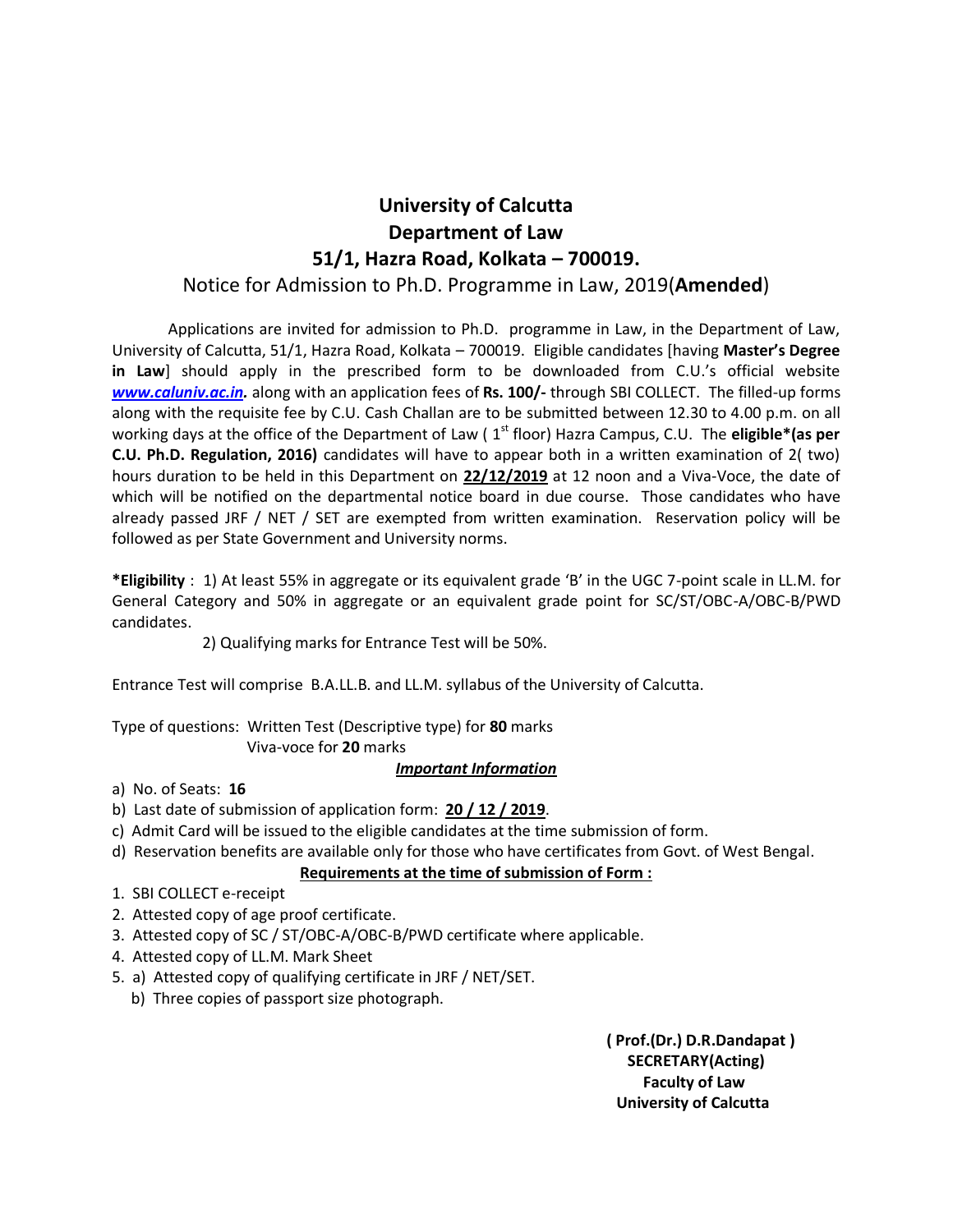

## **University of Calcutta Department of Law**

51/1, Hazra Road, Kolkata – 700019. **Application Form for Ph.D. Programme in Law**

Affix across selfattested recent colour Photo

| 1. Full Name (in block letter)<br>2. Father's Name<br>3. Address for Communication                            |  |
|---------------------------------------------------------------------------------------------------------------|--|
| 4. Date of Birth & Age<br>5. Category (GEN/SC/ST/OBC-A/OBC-B/PWD)<br>6. Nationality<br>7. Occupation (Detail) |  |

- 8. Income :
- 9. Educational Qualifications :

| ___________________________ |                    |                         |                        |                         |  |
|-----------------------------|--------------------|-------------------------|------------------------|-------------------------|--|
| Name of Exam.               | Year of<br>passing | Name of the Institution | % of Marks<br>obtained | Specialization (if any) |  |
| Madhyamik                   |                    |                         |                        |                         |  |
| H.S.                        |                    |                         |                        |                         |  |
| B.A./B.Sc./B.com.           |                    |                         |                        |                         |  |
| B.A.LL.B. / LL.B.           |                    |                         |                        |                         |  |
| LL.M.                       |                    |                         |                        |                         |  |

- 10. JRF / NET/ SETqualified ( Yes/No) :
- 11. Mobile Number :
- 12. E Mail :

Date : …………………………………………….. Signature:…………………………………………………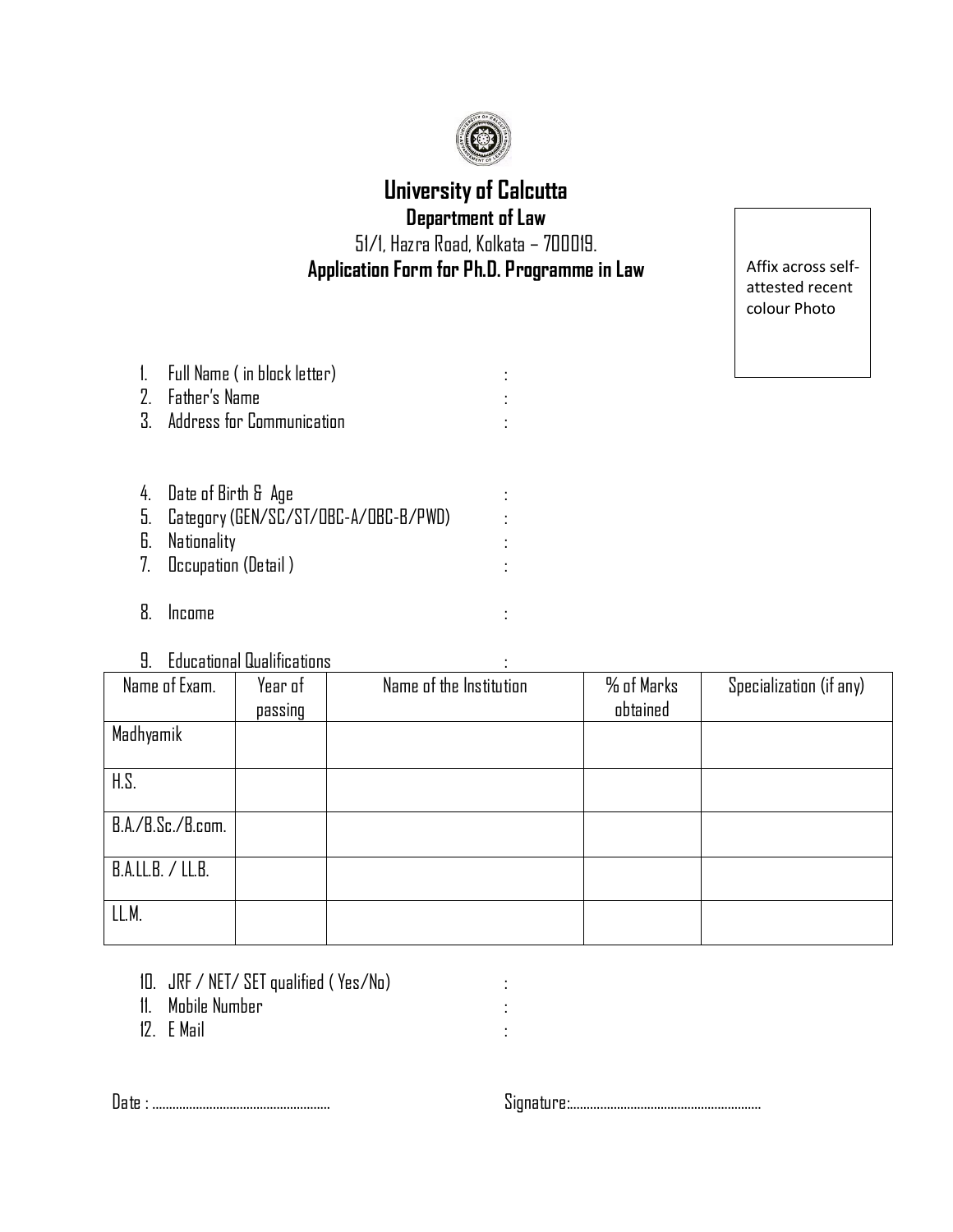#### **ADMIT**

**Entrance test for Admission to Ph.D. Programme in Law, 2019**

Date of Entrance Test\_\_\_\_\_\_\_\_\_\_\_\_\_\_\_\_\_\_\_\_\_\_\_.

Centre of Entrance Test\_\_\_\_\_\_\_\_\_\_\_\_\_\_\_\_\_\_\_\_\_\_\_\_\_\_\_\_\_\_\_\_\_.

Name \_\_\_\_\_\_\_\_\_\_\_\_\_\_\_\_\_\_\_\_\_\_\_\_\_\_\_\_\_\_\_\_\_\_\_\_\_\_\_\_\_\_\_\_\_\_\_\_\_\_\_\_\_\_\_\_\_\_\_\_\_\_\_\_\_

Son/Daughter of \_\_\_\_\_\_\_\_\_\_\_\_\_\_\_\_\_\_\_\_\_\_\_\_\_\_\_\_\_\_\_\_\_\_\_\_\_\_\_\_\_\_\_\_\_\_\_\_\_\_\_

Roll No.\_\_\_\_\_\_\_\_\_\_\_\_\_\_\_\_\_\_\_\_\_\_\_\_\_\_\_\_\_\_\_ Year \_\_\_\_\_\_\_\_\_\_\_\_\_\_\_\_\_\_\_\_\_\_\_

Affix across selfattested recent colour Photo

Signature of the Candidate

Secretary

--------------------------------------- Signature of the invigilator

**ADMIT**

**Entrance test for Admission to Ph.D. Programme in Law, 2019**

Date of Entrance Test\_\_\_\_\_\_\_\_\_\_\_\_\_\_\_\_\_\_\_\_\_.

Centre of Entrance Test\_\_\_\_\_\_\_\_\_\_\_\_\_\_\_\_\_\_\_\_\_\_\_\_\_\_.

Name \_\_\_\_\_\_\_\_\_\_\_\_\_\_\_\_\_\_\_\_\_\_\_\_\_\_\_\_\_\_\_\_\_\_\_\_\_\_\_\_\_\_\_\_\_\_\_\_\_\_\_\_\_\_\_\_\_\_\_\_\_\_\_\_\_

| Son/Daughter |  |
|--------------|--|
|--------------|--|

Roll No.\_\_\_\_\_\_\_\_\_\_\_\_\_\_\_\_\_\_\_\_\_\_\_\_\_\_\_\_\_\_\_ Year \_\_\_\_\_\_\_\_\_\_\_\_\_\_\_\_\_\_\_\_\_\_\_

Affix across selfattested recent colour Photo

Signature of the Candidate

---------------------------------------

Signature of the invigilator